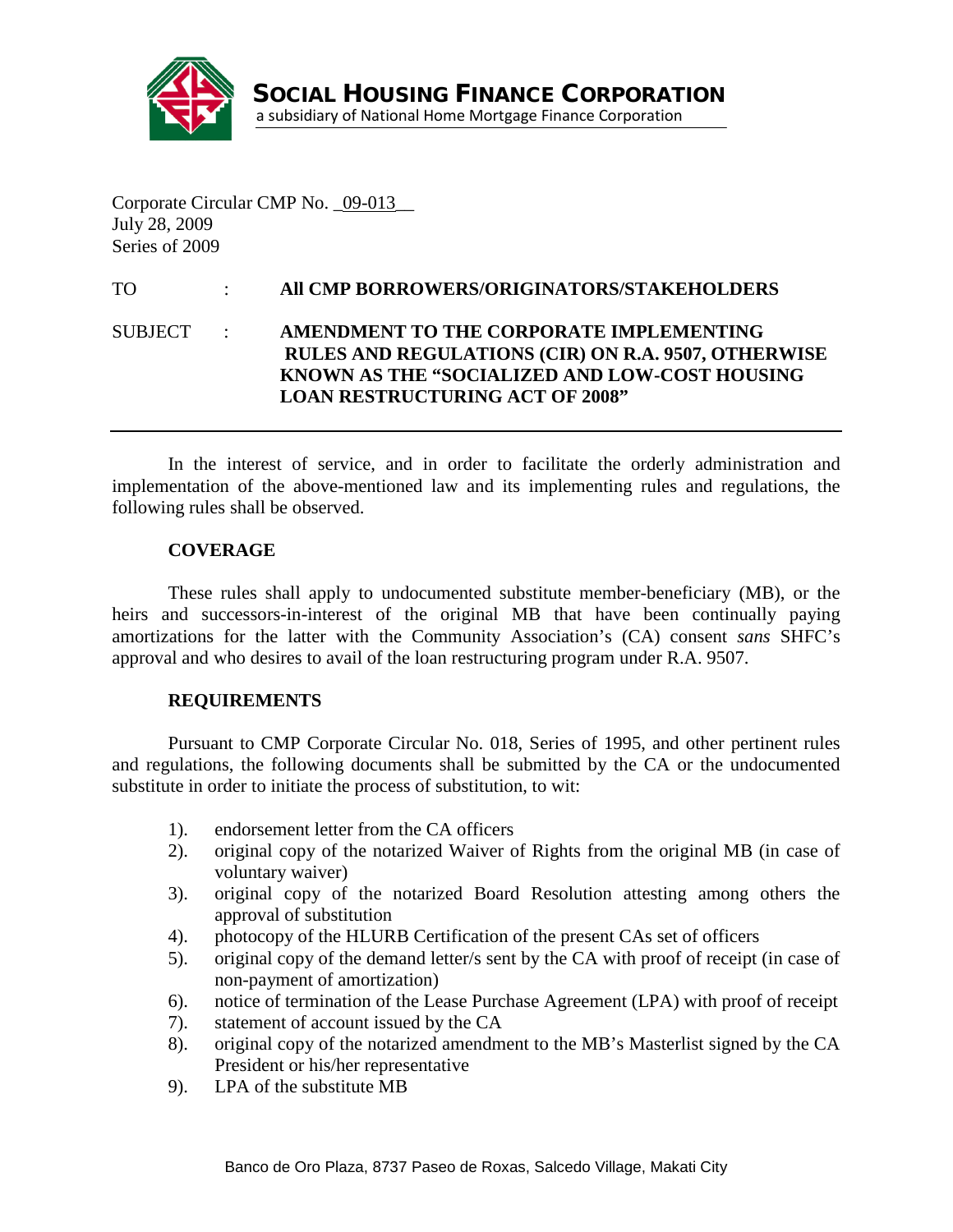

- 10). original copy of the notice of violation of by-laws, rules and regulations issued by the CA with proof of receipt (in case of violation of existing laws and rules etc.)
- 11). proof of payment of substitution fee

## **VALIDATION AND APPROVAL**

The Project Individualization Department (PID) shall validate and evaluate the substitution documents and shall inform the CA of the approval or disapproval thereof. In case of approval, the undocumented substitute shall be notified in writing. The approval shall be subject to the condition that he/she shall apply for loan restructuring under RA 9507, within a period of fifteen (15) days from receipt of approval otherwise the substitution shall automatically be recalled and rescinded.

Thereafter, PID shall furnish the Accounts Management Department (AMD) of the notice of approval.

## **MRI COVERAGE**

The provisions of Article II Section 2 of the CIR, shall likewise include the following rules, *viz*:

1). Member-beneficiaries who are sixty (60) years old but not over sixty five (65) at the time of application for loan restructuring shall be required to submit a Health Statement for approval by the Pag-Ibig MRI Pool (PMRI POOL) Underwriting Committee.

In case of disapproval, the MBs legal heirs or successors-in-interest may apply for substitution and shall submit the documents enumerated in paragraph 3 hereof in addition to the payment of Mortgage Redemption Insurance (MRI) premium and Documentary Stamp Tax (DST).

2). Member-beneficiaries who are over sixty five (65) years old at the time of application shall be substituted by his/her heirs and successors-in-interest subject to the submission of the same requirements as stated above.

MBs shall be covered by MRI until they reach the age of 69. However, collection of MRI premiums shall cease at age 68 in view of the one (1) year MRI advance payment initially made by the MB.

The MRI coverage shall be effective immediately from the date of payment of MRI premium prepayment.